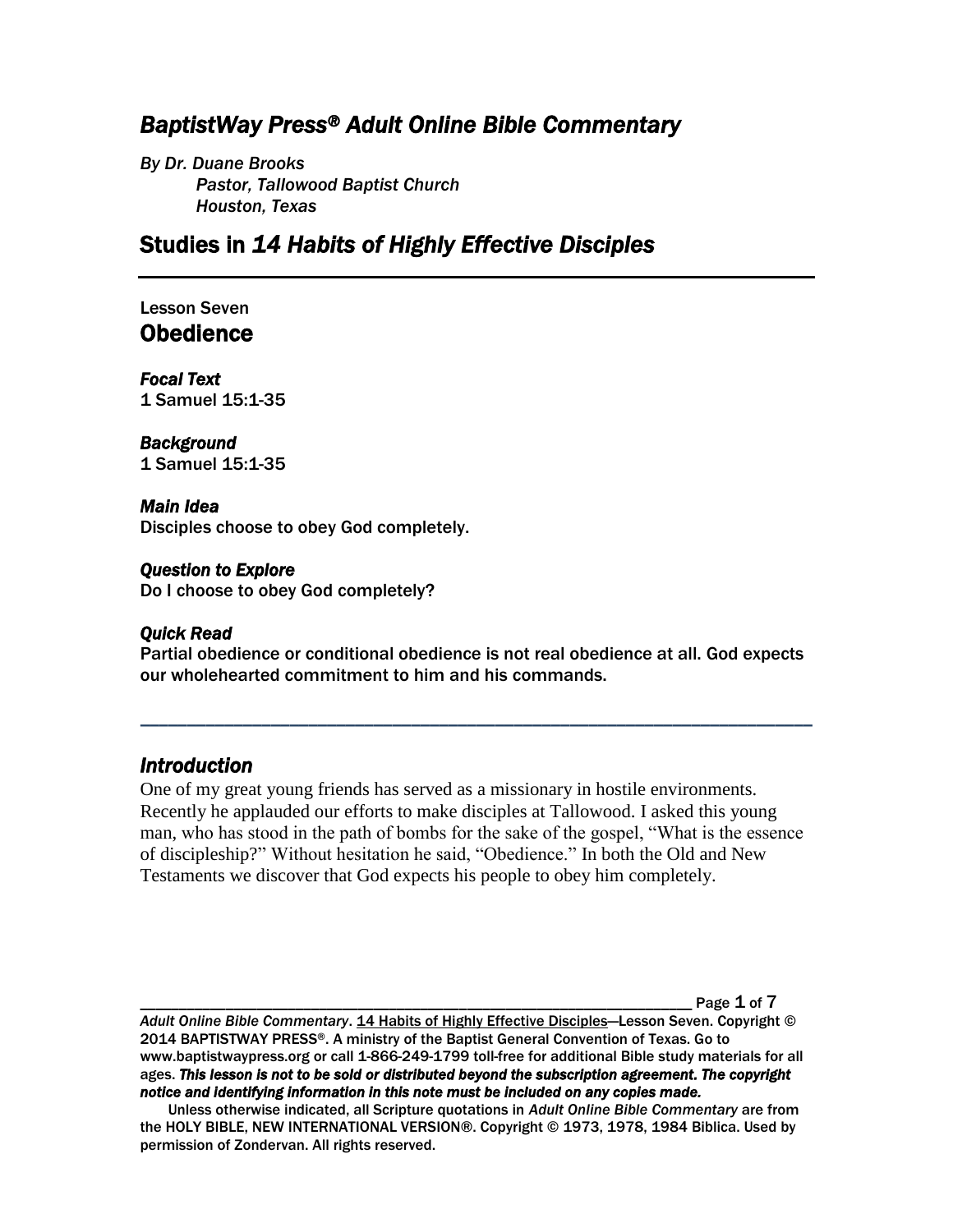# *Commentary*

We find one of the most tragic stories of disobedience in the story of Israel's first king. For some time, Israel had been led by prophets and priests, men and women who had a personal relationship with Yahweh and chose to obey him. From the time of Abraham and the origins of the Jewish people, they had never had a king. Moses, the man of God, was followed by Joshua. After Joshua; Israel was led for a period of time by a group of local leaders called "judges." We recognize the names of Deborah, Samson, and Gideon as outstanding leaders of Israel who were never crowned as kings. Israel's king had always been God.

When Eli's spiritual leadership failed the people of God, Yahweh raised up a spiritual leader in answer to a young woman's prayer for a child. Samuel grew in grace and love as he learned to distinguish and obey God's voice. Then when his sons, like Eli's before him, began to disobey God, the people called for a king. Samuel took this personally, but God reminded him that they had not so much rejected Samuel but the Lord himself.

Saul absolutely looked the part of a king, because of his height and impressive physical appearance. Unfortunately, his character did not match his gifting. Samuel sternly warned the people about their rejection of God.

Saul started poorly by refusing to wait for Samuel to come and make an offering before the first battle against the Philistines. Samuel told him that his haste had cost him the kingdom. Though Samuel's words were not immediately fulfilled, shortly afterward God chose a leader "after his own heart" (1 Samuel 13:14). Though Saul's son Jonathan experienced military success, Saul proved himself unwise and lost the respect of his army by rashly threatening the life of his own son (1 Samuel 14). Finally the Lord gave Saul another chance to lead the people in battle.

## *Hearing and Heeding God's Command (1 Samuel 15:1-9)*

Years after the Exodus and during Israel's entry into the Promised Land, the Amalekites had been a thorn in their side. Now after these many years, the Lord authorized Saul to go and punish them summarily for their lack of mercy to the Israelites. The payment was to be "in-kind": because they showed no mercy, they would receive no mercy.

Samuel's command to Saul was simple. "Let nothing that has breath live." This punishment sounds harsh in our ears. Why would God call for the death of anybody? In the ancient world these other nations who had so strongly persecuted the Israelites in the period of the judges were a definite spiritual threat to the people of God. They were evil personified. $1$ 

If younger generations were allowed to survive, in the ancient mindset they were obligated to destroy those who had killed their parents. At least we should note that the justice of God always required that the wages of sin be death. We may ask questions of

\_\_\_\_\_\_\_\_\_\_\_\_\_\_\_\_\_\_\_\_\_\_\_\_\_\_\_\_\_\_\_\_\_\_\_\_\_\_\_\_\_\_\_\_\_\_\_\_\_\_\_\_\_\_\_\_\_\_\_\_\_\_\_\_\_\_\_\_\_\_\_ Page 2 of 7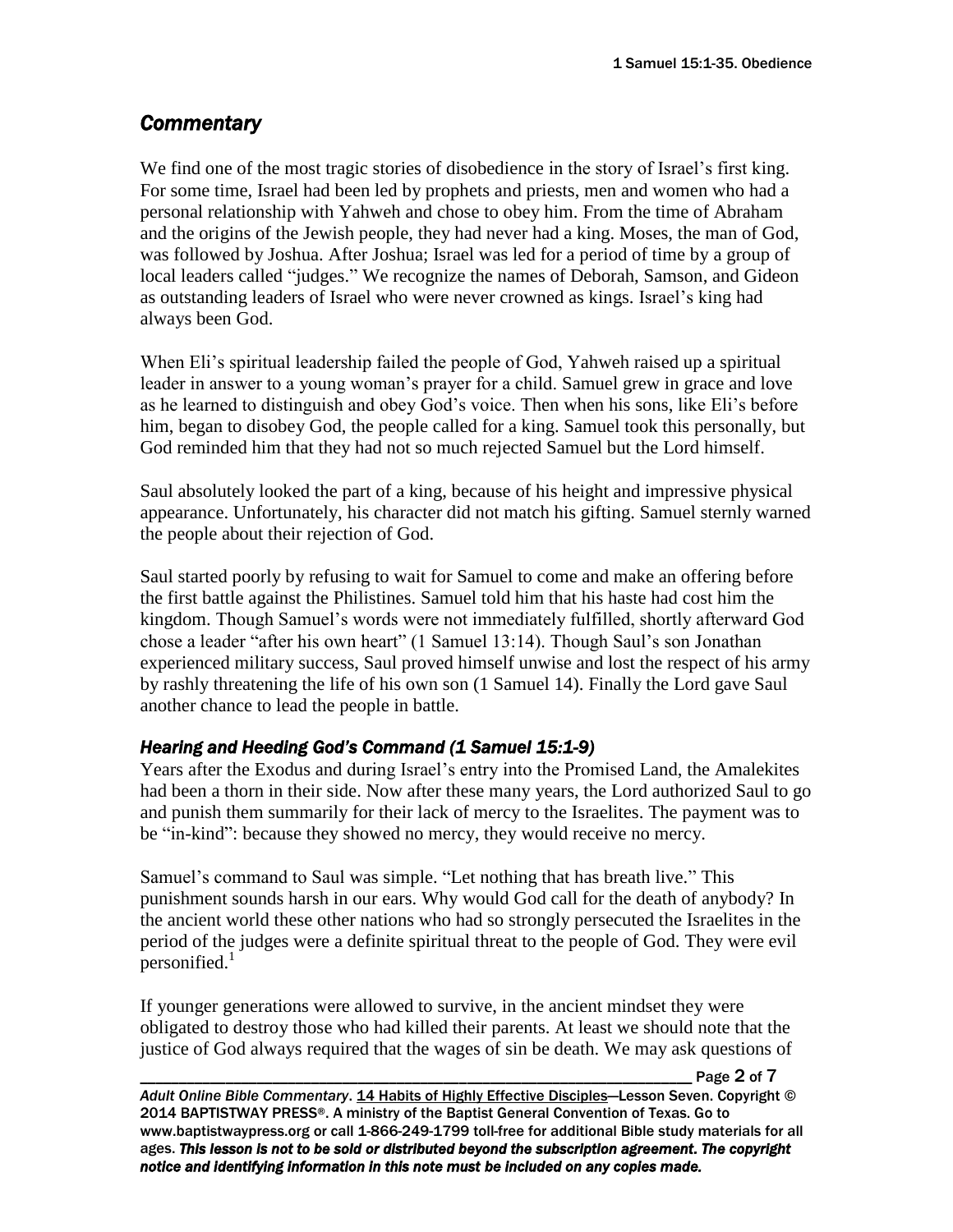fairness, but the point is not "why did they have to die?" but "why does a holy God ever allow anyone to live?" God brings judgment on the world in various ways. Sometimes he uses natural disasters like floods and earthquakes to bring judgment on people as well.

First, Saul warned the Kenites before he attacked (1Samuel 15:6). The Kenites were a fringe group of nomads and metal workers. Some have associated them with the descendants of Cain. Moses' father-in-law is identified both as a Midianite and a Kenite. He worshiped Yahweh like the Israelites. Also, in the Book of Judges, Jael the Kenite woman kills an enemy of the Israelites (Judges 4:17-22).

Saul refused to obey the Lord completely. In the battle Saul and his army spared King Agag of the Amalekites and also the best of the livestock. Though they destroyed everything despised and weak, they did not obey God completely. Why did Saul not obey?

Why do we not obey God completely in our lives? Someone has said, "Delayed obedience is disobedience." Another has said, "Partial obedience is disobedience." What has God called the church to do? We are not called to bring death to sinners, but to bring life to them in Jesus' name.

To this day our own agendas and needs stand in the way of our obedience to God. We have not completed the Great Commission. In this case, people are dying to face an eternity without God because we are not being obedient to his command. George MacDonald wrote, "I find doing the will of God…leaves me no time for disputing about His plans." $2^2$ 

Texans remember Dallas Cowboys' quarterback Roger Staubach. Staubach led the Cowboys football team to five Super Bowls and two Super Bowl victories. He struggled at the beginning of his career with the issue of obeying his coach, Tom Landry. Landry insisted on sending in the plays. He told Roger when to run and when to pass. Staubach was encouraged not to diverge from the plan.

The quarterback admitted that his inability to call his own signals was a source of trial for him. Roger considered coach Landry to have a "genius mind" when it came to football strategy. However, his pride convinced him that he should be able to run his own team. Roger later said, "I faced up to the issue of obedience. Once I learned to obey there was harmony, fulfillment, and victory."<sup>3</sup>

In the New Testament we discover again and again that it is not enough to hear God's command. *We must actually heed it*. So Jesus, in the Sermon on the Mount, contrasted the one who hears his word with the one who actually puts it into practice (Matthew 7:24- 27). James also said, "Do not merely listen to the word, and so deceive yourselves. Do what it says" (James 1:22). This involves not only sins of *commission* but also sins of

Page 3 of 7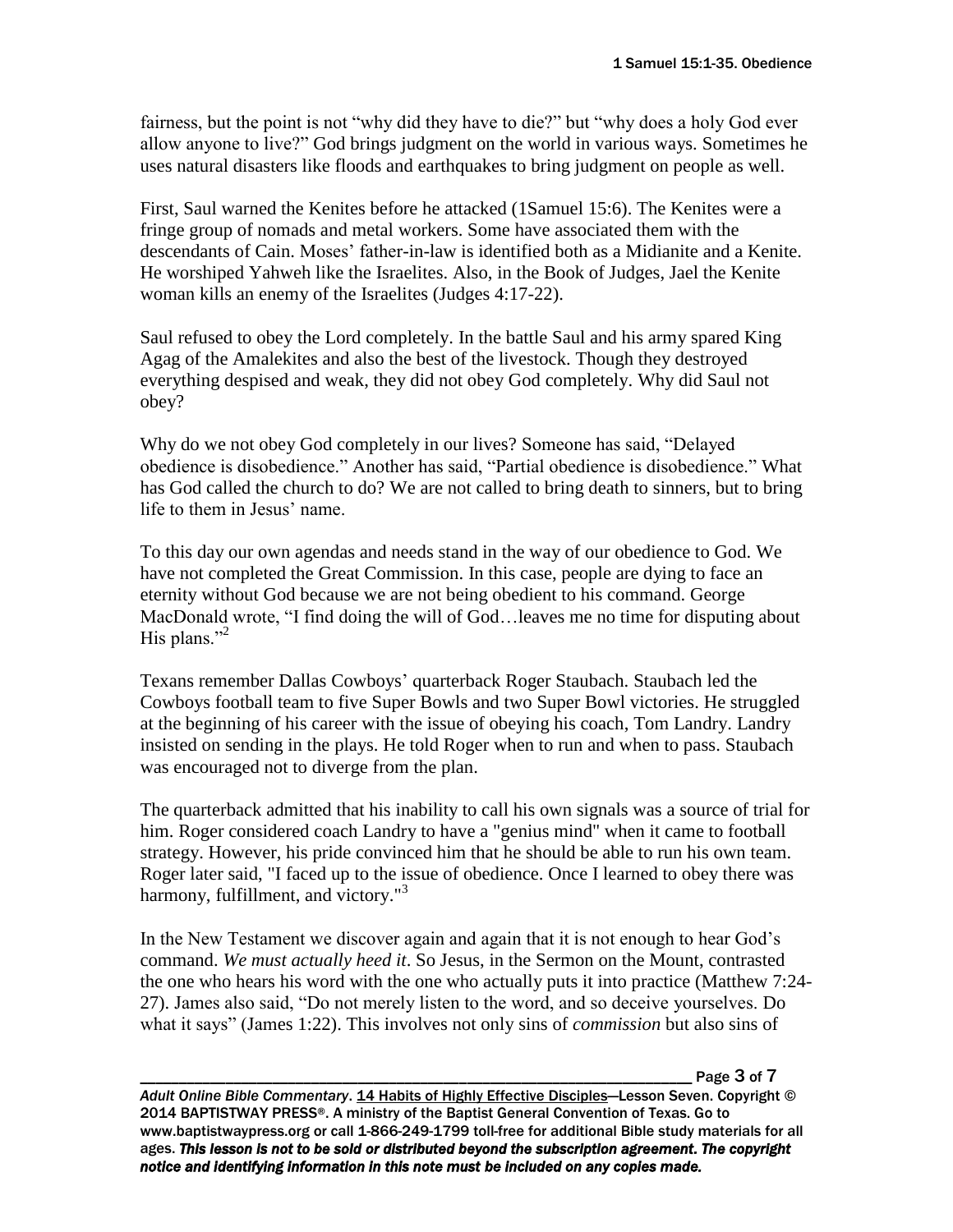*omission*. Again James says, "Anyone then, who knows the good he ought to do and doesn't do it, sins" (James 4:17).

We must never underestimate the enormous impact of one act of obedience. In his "Chaos Theory," Lorenz postulated that if a butterfly flaps its wings somewhere in the world, it may lead to a hurricane on the other side of the world. Something small and seemingly harmless can create great damage.

Obedience creates a sort of spiritual "butterfly effect." In the New Testament when Ananias obeys God and goes to Saul to restore his sight, Saul gets the chance to obey (Acts 9:10-18). As a result, the greatest leader of the first century church was unleashed on the world. Henry Blackaby wrote, "God's commands are designed to guide you to life's very best. You will not obey Him, if you do not believe Him and trust Him. You cannot believe Him if you do not love Him. You cannot love Him unless you know Him." 4

### *Having a Hard Conversation: An Excuse and a Message from God (1 Samuel 15:10- 23)*

Even if nobody else knows our sin, God does. The formula, "The word of the Lord came . . ." was the prophetic formula to announce that God was speaking to his prophet and his people. The writing prophets of the Old Testament frequently used it to describe a revelation from God.

All of Samuel's life he had heard God speak. From the first time he said, "Speak Lord your servant is listening," (1 Samuel 3), the Lord had confided in him. Can the Lord trust us today with his word? What is God saying to us? One of our members says, "Jesus Christ is present in his church and he is speaking." Do we have ears to hear?

Yahweh was grieved by Saul's choice to disobey. Saul first turned away from God and then did not carry out his instructions. Not only was the Lord grieved, but so was his servant Samuel. Do we grieve over sin?

Samuel did not procrastinate, but rose early and pursued Saul, only to find that Saul had exited to Carmel, after setting up a monument in his own honor. Immediately, Saul defended himself by affirming his obedience to the Lord's instructions. Remember Saul was to destroy *all* of the animals belonging to the Amalekites without exception (1 Sam. 15:3). Samuel's words cut like a knife: "What then is this bleating of sheep in my hears? What is this lowing of cattle that I hear?" (15:14). In other words, Samuel says: "If you obeyed; why is there so much evidence of your disobedience?"

### *Excuses*

Saul answered Samuel by blaming the soldiers. The soldiers preserved the best of the livestock, but only for the purpose of worshiping God through sacrifice. In a sermon at Baylor University, Dan Yeary once told about one of his sons who was dressed and ready

Page 4 of 7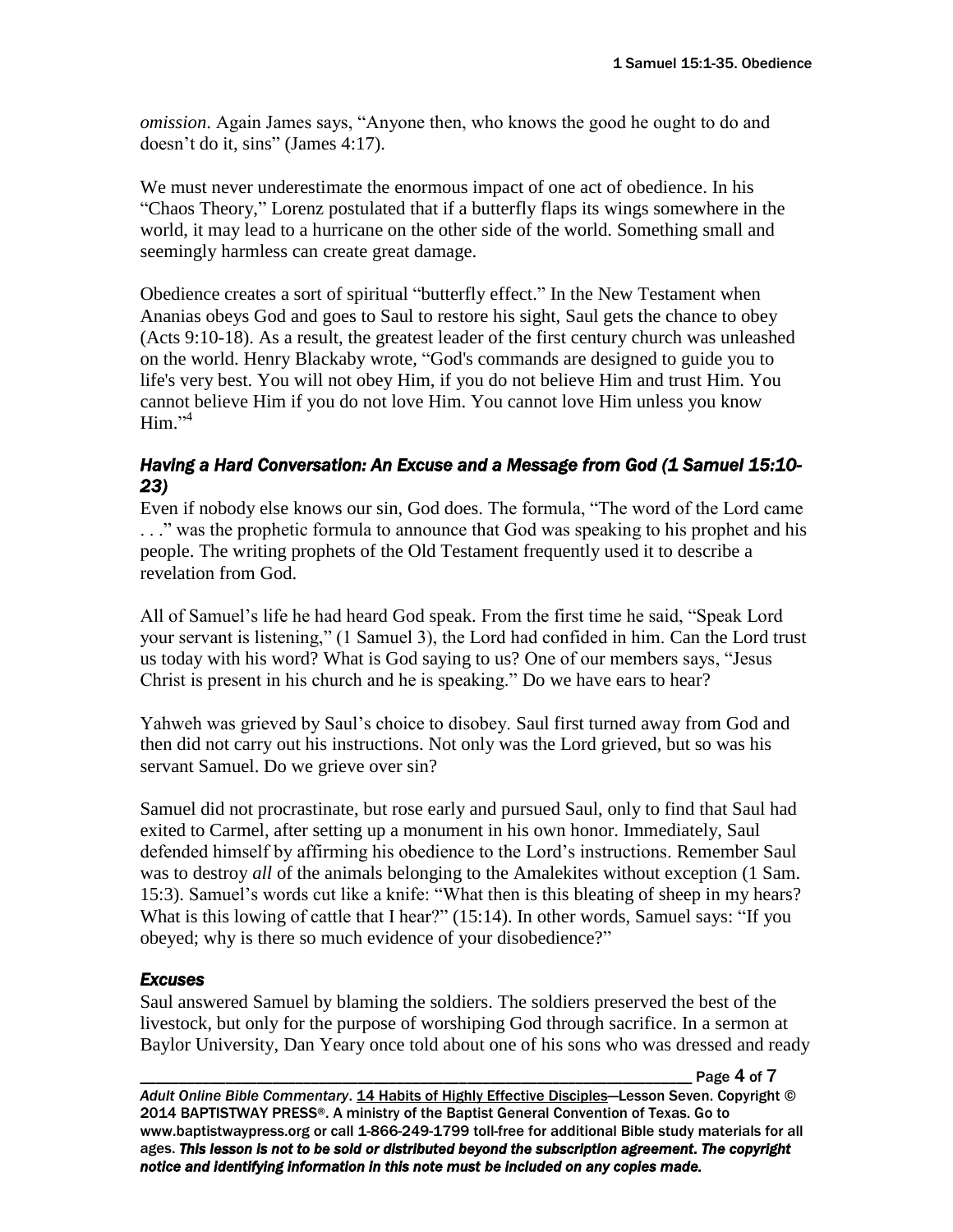for church. His mother left him only for a moment but discovered he had disappeared. They discovered him in the backyard with a paintbrush and bucket of paint. He had painted a solitary stripe down the back of the house. His parents asked him what he had done, and he affirmed, "But I didn't paint the dog." Apparently, he had thought about it!

Samuel stopped Saul in mid-sentence (15:16). Saul did not need to speak, but to listen for God's words about his choices and his conduct. Samuel reminded Saul of the story of his ascension to the throne.

Early in his life, Samuel had cultivated the ability not only to hear God's message but to speak it comprehensively and courageously. Once he had told the elderly priest Eli about the judgment of God without withholding a single word. Once, Saul had run and hidden when he was offered the throne. He had felt unworthy. Now upon a very clear communication of God's expectations, he had disregarded the purposes of God. *God's direct commands in our lives are not multiple choice questions for us to consider*.

Once when I received test instructions in Dr. James Vardaman's history class at Baylor, I ventured, "Do we have any choices about which questions to answer?" I was hoping that we could choose two out of three essays, for example. Dr. Vardaman smiled and tightened his jaw as he said, "Yes Mr. Brooks. You have a choice. You can take the test, or not take the test."

Saul attempted to explain himself with another excuse. "But I did obey the Lord," he said (15:20). All I did was bring back Agag. The soldiers just wanted to worship the Lord your God at Gilgal. To the end of the conversation, Saul sought to justify his disobedience.

Sometimes, when we sin, we in like manner try to minimize the consequences by arguing that we meant no harm. Further, the contraband animals would make a "marvelous offering" in sacrifice to God. Are we ever guilty of thinking if we do enough "good" we can overcome our own sin? This is like drinking diet coke to compensate for eating chocolate cake. Try as we may, the good things we do will not subtract from the bad things we do. This is sin management, not the gospel.

Samuel thundered in response. Yahweh, the Lord does not delight in offerings and sacrifice as much as in obedience. "To obey is better than sacrifice" (15:22). He indicted Saul's actions as rebellion and arrogance. The final word possesses a proverbial ring: "Because you have rejected the word of the Lord, he has rejected you as king (15:23).

## *Repentance and Loss of the Kingdom (1 Samuel 15:24-35)*

The whole weight of his choices fell squarely on Saul's broad shoulders, and he was not able to stand. Finally he realized the gravity of his error. He failed as a leader because he gave in to the will of the people. Saul had feared the people more than he feared God. This remains a danger for leaders today. It is difficult to lead when we need popularity

\_\_\_\_\_\_\_\_\_\_\_\_\_\_\_\_\_\_\_\_\_\_\_\_\_\_\_\_\_\_\_\_\_\_\_\_\_\_\_\_\_\_\_\_\_\_\_\_\_\_\_\_\_\_\_\_\_\_\_\_\_\_\_\_\_\_\_\_\_\_\_ Page 5 of 7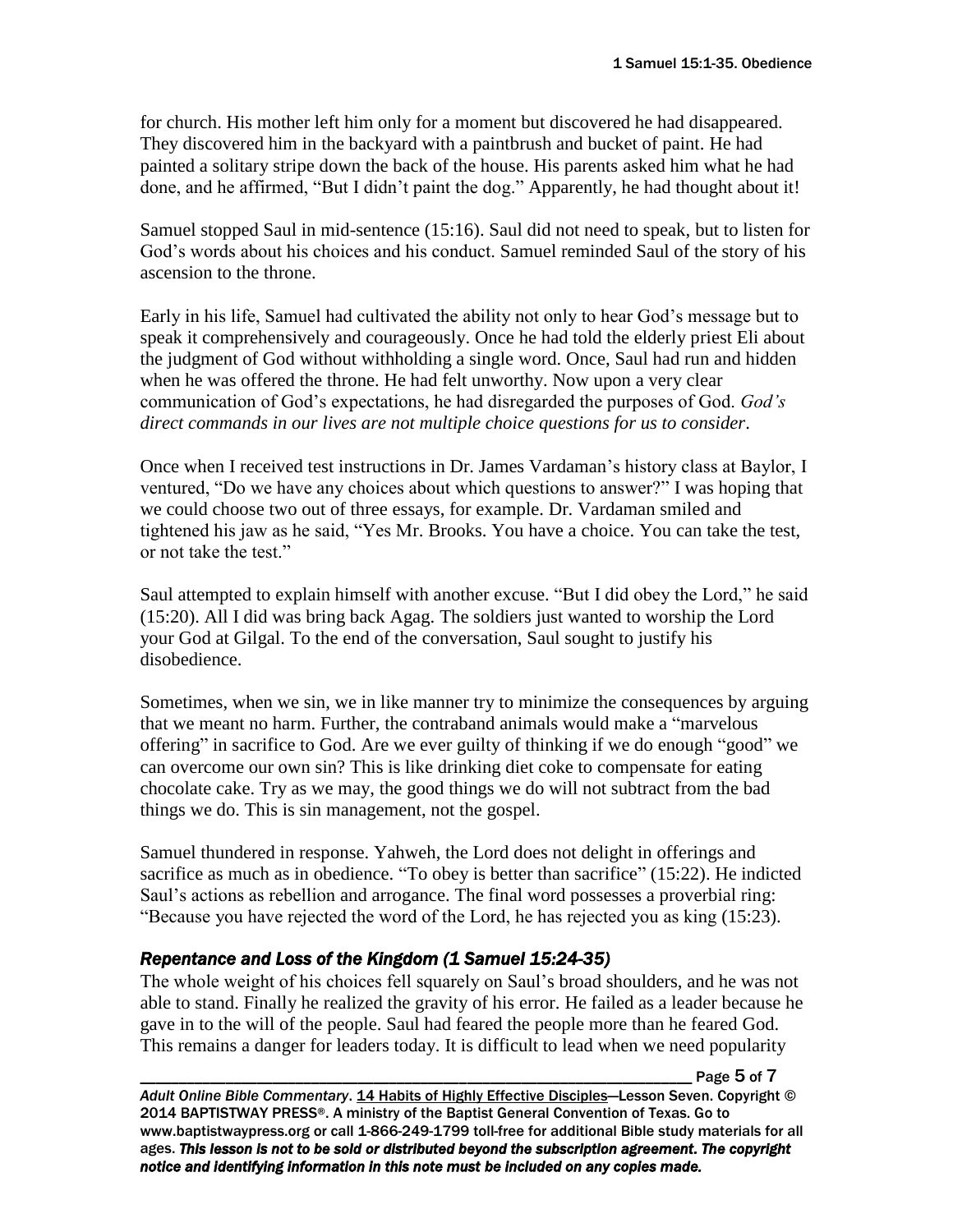and the approval of people more than we care about the approval of God. Saul asked for forgiveness and for Samuel to go with him to worship. Twice Samuel had made offerings to affirm Saul's kingship. Saul wanted to reboot one more time.

Samuel did not have the freedom to rescind the word of God. For Saul's rejection of God he had earned God's rejection as king. So the consequence was congruent with the crime. Rejection of God's word and plan in one's life leads to a rejection by God.

Saul did not let go easily, instead holding on to Samuel's robe until it tore. Samuel spoke the prophetic analogy: as you have torn my garment, the Lord has torn the kingdom from you and given it to one of your neighbors. Saul had created a problem not with Samuel, but with the "Glory of Israel" (15:29). God does not lie or change his mind.

One more time Saul negotiated: "But please honor me before the elders of my people so that I may worship the Lord" (15:30). Samuel returned with Saul so that Saul may worship. Then Samuel executed the judgment God had ordained. He killed Agag, the arrogant king of the Amalekites, who by this point felt that he would survive.

The separation of Samuel and Saul, as they went to Ramah and Gibeah respectively, symbolized the separation of Saul from the presence of God. From the narrative we know that God was with Samuel. If Saul was not with Samuel, he was not with God. Afterward, Samuel would mourn for Saul, personifying God's grief over Saul's sin and ascendancy to the throne, but Samuel never went to see him again.

### *Conclusion*

We do not live our lives in isolation. Our obedience to God has the powerful potential to make a huge difference in the world. God is planning on our obedience. Will we obey? Today?

When we listen for God's purpose and live according to his plan we will experience great joy in seeing his perfect work in the world. When we do we will be blessed, God will be blessed and others will be blessed!

When our sons were young, they learned a little song about obedience. To this day I cannot think of this story without hearing the simple melody and words: "I will obey. Do what you say. Call me today. And I will obey. Lord, I will keep all your commandments, follow you come what may. I will obey."

Page 6 of 7

*Adult Online Bible Commentary*. 14 Habits of Highly Effective Disciples—Lesson Seven. Copyright © 2014 BAPTISTWAY PRESS®. A ministry of the Baptist General Convention of Texas. Go to www.baptistwaypress.org or call 1-866-249-1799 toll-free for additional Bible study materials for all ages. *This lesson is not to be sold or distributed beyond the subscription agreement. The copyright notice and identifying information in this note must be included on any copies made.* 

\_\_\_\_\_\_\_\_\_\_\_\_\_\_\_\_\_\_\_\_\_\_\_\_\_\_\_\_\_\_\_\_\_\_\_\_\_\_\_\_\_\_\_\_\_\_\_\_\_\_\_\_\_\_\_\_\_\_\_\_\_\_\_\_\_